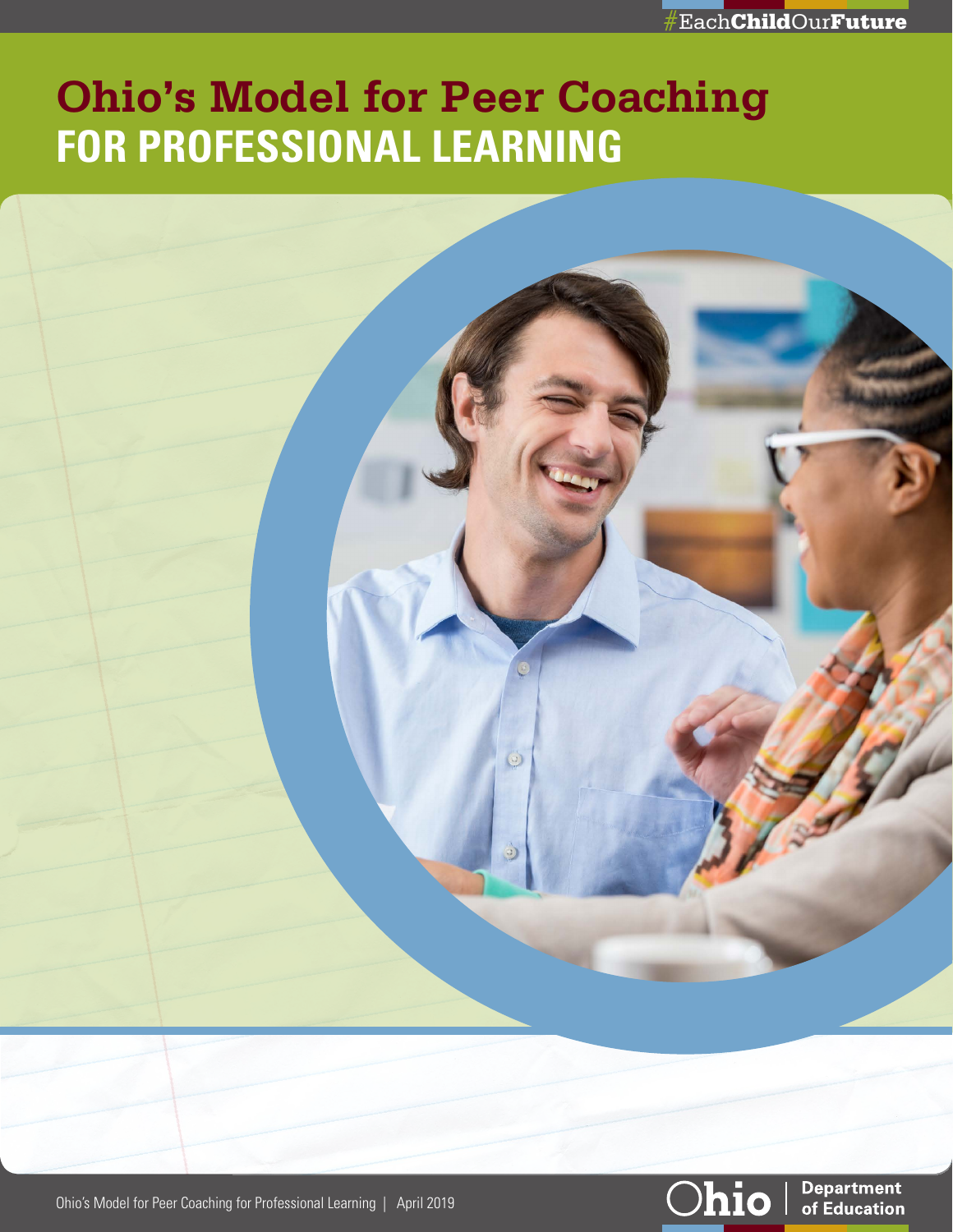Ohio's Model for Peer Coaching for Professional Learning is designed for districts participating in the State Systemic Improvement Plan (SSIP): Early Literacy Pilot and/or State Personnel Development Grant (SPDG) that also are taking part in evidence-based language and literacy professional learning and do not have full-time literacy coach available. The Ohio Department of Education may update this handbook periodically based on feedback from peer coaching participants and experts in the field.

#### *Developers*

Michelle Elia, Ohio Literacy Lead, State Support Team 5, Ohio Department of Education Carolyn Turner, Ohio Literacy Lead, State Support Team 13, Ohio Department of Education Christine Rauscher, Ph.D., Senior Technical Assistance Consultant, American Institutes for Research

*Contributors* Canton City, SSIP/SPDG Cincinnati Public, SSIP Cleveland Municipal, SPDG Columbiana County Education Service Center, SPDG Dayton City, SSIP East Liverpool City, SPDG Edison Local, SSIP Fairfield Local, SSIP Garfield Heights City, SSIP Lancaster City, SSIP/SPDG Lima City, SPDG Lisbon Exempted Village, SPDG Lockland Local, SPDG Madison Local, SSIP Niles City, SSIP Perkins Local, SSIP Riverside Local, SSIP Salem City, SPDG Streetsboro City, SSIP/SPDG Swanton Local, SSIP Wellston City, SSIP Wellsville Local, SPDG Western Local, SSIP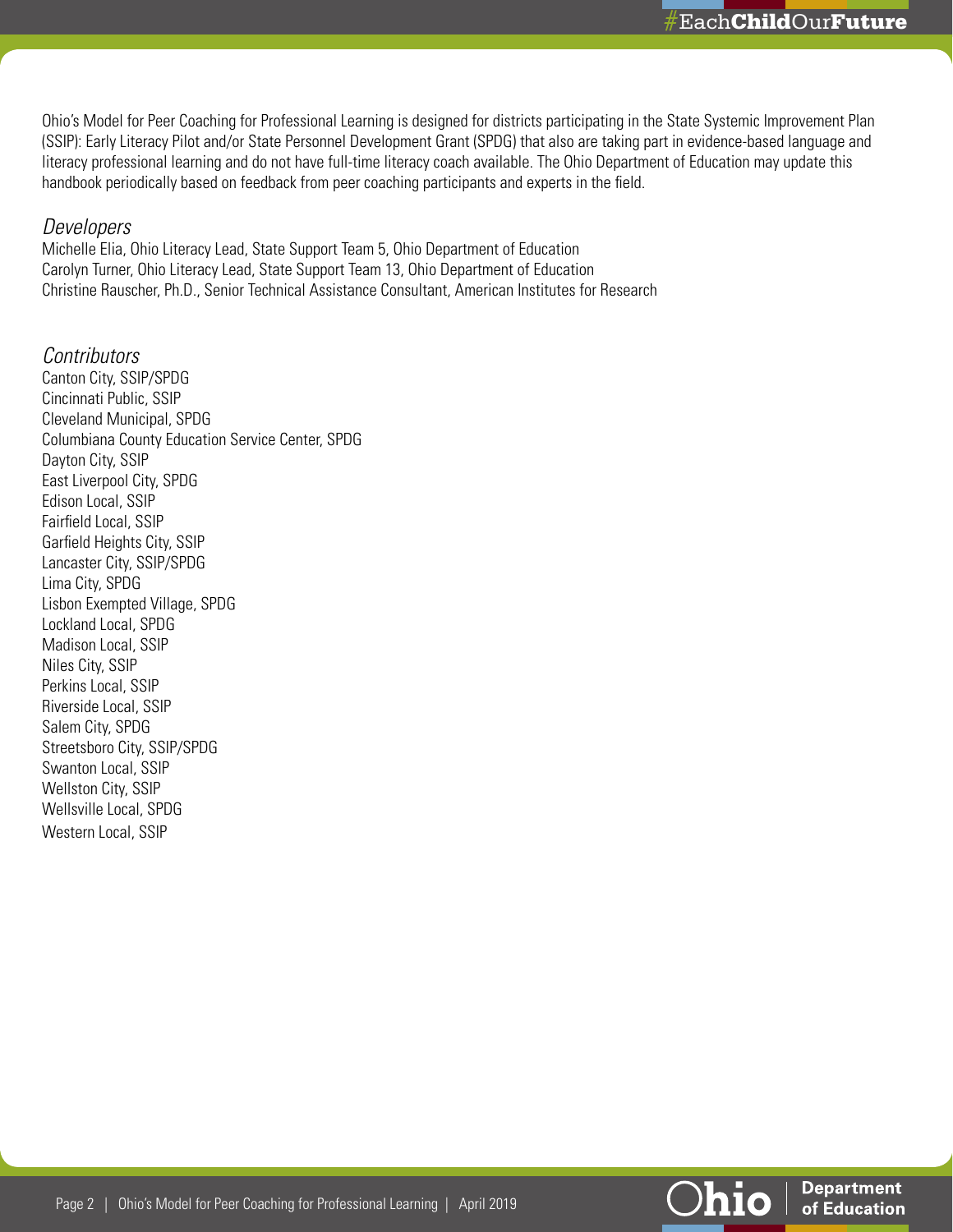# **Section 1: Definition**

Peer coaching defined:

- "Peer coaching is a time for teachers to take risks, to try out new ideas and approaches, and to discuss the results with trusted colleagues. Peer coaching is not supervision or evaluation of teachers, nor should peer coaches be expected to improve the overall performance of ineffective teachers" (Sedita, n.d.).
- Peer coaching offers a supportive, collaborative framework for teachers to bring professional learning to life in their classrooms.
- Peer coaching is a confidential process through which two or more professional colleagues work together to reflect on current practices; expand, refine, and build new skills; share ideas; teach one another; conduct classroom research; or solve problems in the workplace (Robbins, 1991).
- For this work, peer coaching will focus on the classroom implementation of evidence-based literacy practices.

**"The most valuable resource that all educators have is each other. Without collaboration our growth is limited to our own perspectives."** 

 **(Meehan, 2011)**

### **Ohio's Instructional and Systems Peer Coaching Model**

| <b>Instructional</b>                                                              | <b>Systems</b>                                                                                                                            |
|-----------------------------------------------------------------------------------|-------------------------------------------------------------------------------------------------------------------------------------------|
| Peer Coaching in the Classroom:<br><b>Observations</b><br>Modeling<br>Co-teaching | Ohio Improvement Process:<br>Peer coaching in teacher-based teams<br>$\bullet$<br>Peer coaching in building leadership teams<br>$\bullet$ |
| • Follow-up conversations                                                         | Reading Tiered Fidelity Inventory and administration.                                                                                     |
| Video as a peer coaching tool.                                                    | Leadership coaching.                                                                                                                      |



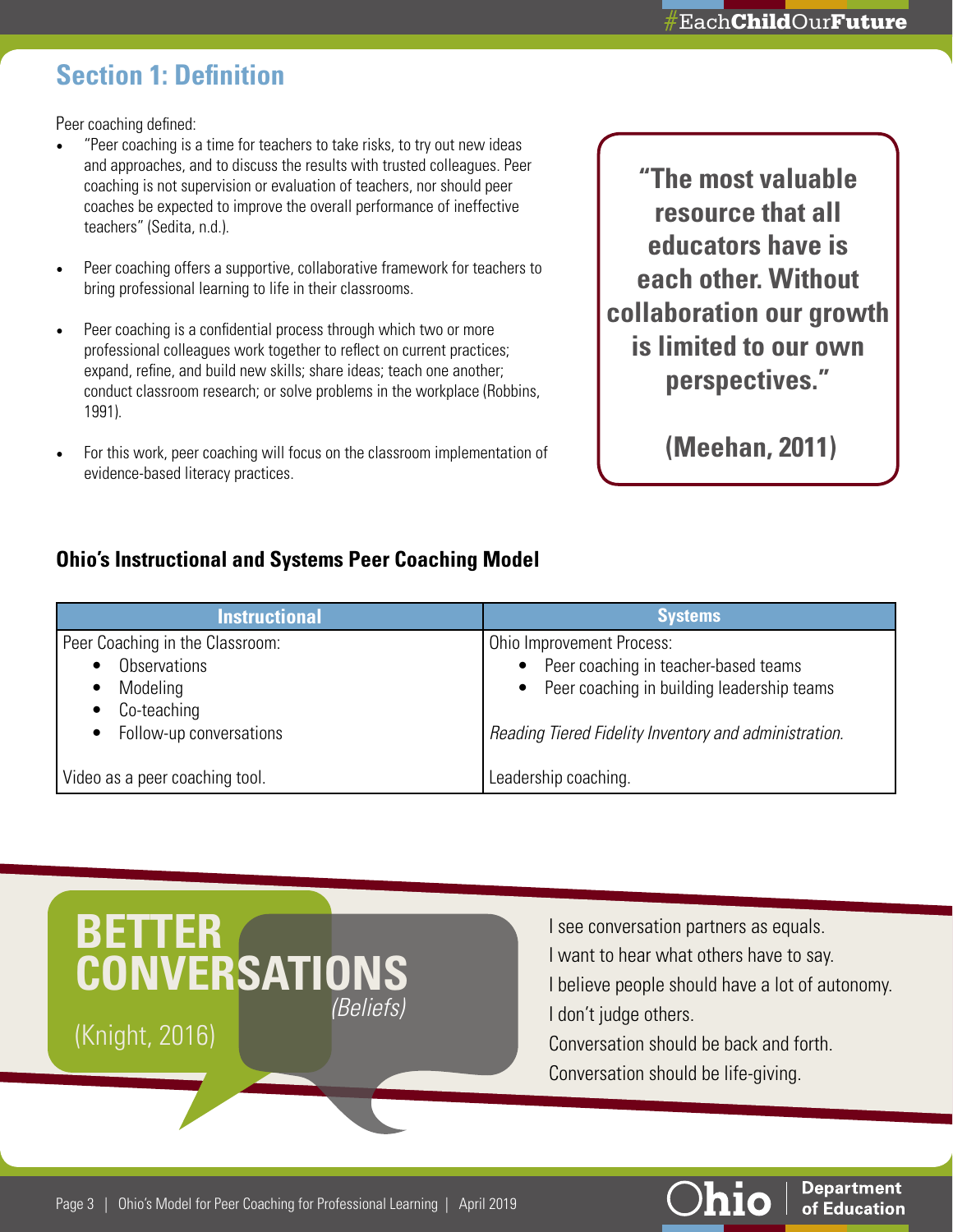**Department** of Education

### **Peer Coaching Examples**

| <b>Collaborative</b>               | <b>Formal</b>                                        |
|------------------------------------|------------------------------------------------------|
| • Teacher-based teams              | • Coaching Cycles (Impact Cycle and Plan to Debrief) |
| • Article and book studies         | ∘ Co-teaching                                        |
| • Conversations about student work | ∘ Co-planning                                        |
| • Video analysis and discussion    | • Modeling teaching practices                        |
| • Intervention planning meetings   |                                                      |
| (pre-referral, IAT RTI)            |                                                      |
| ∘ Instructional rounds             |                                                      |

# **Section 2: Purpose and Rationale**

### **Why Use Peer Coaching**

Peer coaching is extension of professional learning:

- Coaching is important. Everyone needs a coach, and every educator has the capacity to become a coach;
- Research supports the use of peer coaching as a powerful strategy for building teacher capacity (Kraft, Blazer, & Hogan, 2016);
- According to Showers and Joyce (1996), "peer coaching is a mechanism to increase classroom implementation of training";
- The sustainability and scalability of Ohio's State Systemic Improvement Plan (SSIP): Early Literacy Pilot coaching model, which calls for one dedicated literacy coach per building, may not be workable in every district. Peer coaching is a more sustainable model for bridging the gap between professional learning and teacher practice;
- According to Harbour and Allison (2009), "the objective of peer coaching is to improve the quality of teaching by developing and sharing good practice. It is a collaborative process";
- The goal of [peer] coaching is to improve teaching practice, by increasing the use of practices shown to be highly effective, including evidence-based practices (NCSI, 2014);
- Peer coaching can increase implementation of practices learned through professional learning:
	- The range of outcomes for coaching are those of the professional learning program overall. Coaching does not have its own outcomes. The hope for coaching is that it will increase substantially the odds for improved practice. After all, coaching gives assistance to help professional learning participants — whether individuals or groups — actually do what they only learn about during instruction from a teacher (Ohio Leadership Advisory Council, 2018).

**"More students achieve when educators assume collective responsibility for student learning."** 

 **(Sheehy & Ceballos, 2018)**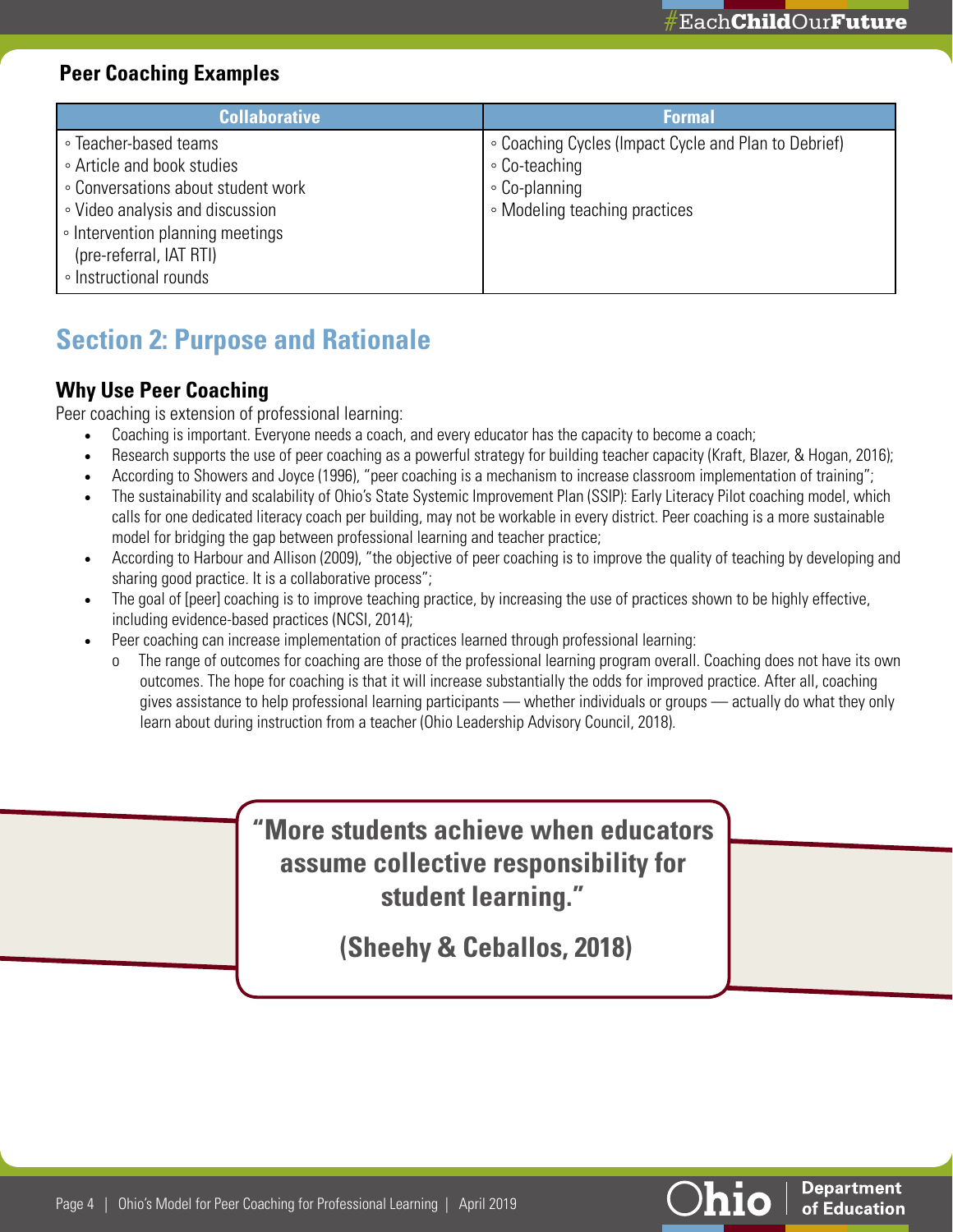**Department** of Education

# **Section 3: Determining Readiness (Implementation Science Stage: Exploration)**

**"In education, effective professional learning must be grounded in an understanding of how complex helping relationships can be. Failing to understand the nature of helping relationships can doom leaders of change."** 

 **(Knight, 2011c)**

The team structures at the core of the Ohio Improvement Process form peer networks, giving more people a voice and allowing for multiple perspectives in guiding each district's journey toward organizational learning and continuous improvement (Ohio Department of Education, n.d.)

- Do you have collaborative implementation teams?
- Do teacher-based teams mirror the student population and include: o General education teachers;
	- o Intervention specialists;
	- o Related service specialists (if needed);
	- o Teachers that specialize in working with students learning English (if needed);
	- o Staff that provide supplementary reading instruction, such as title program teachers, tutors and reading specialists; Professional Learning Peer-to-Peer Coaching (listening, prompting, questioning, modeling, reflecting, feedback) Traditional Professional Development (such as Language Essentials for Teachers of Reading and Spelling (LETRS))
	- o The principal or a meeting facilitator.

This graphic, originally created by Jim Knight in his book, Unmistakable Impact, demonstrates the complexity of any coaching relationship. Coaching, especially peer coaching, is a partnership. In any partnership reciprocity, praxis, and dialogue are critical, always stressing that both partners are equal. Coaching is also about establishing a helping relationship, where both partners contribute to motivate one another, and engage in critical thinking and dialogue. In coaching, no partner has a role above the other.



### **Consider Team Roles and Responsibilities**

#### **Shared Leadership**

Effective leaders believe teams should share decision-making responsibility, empowering all staff to contribute to purposeful choices and resource management. Continuous improvement is everyone's responsibility. Different situations call for different leadership skills.

#### **Communication and Engagement**

Effective teams require actively engaged members who communicate consistently with all staff and stakeholders. These teams must engage in two-way communication to collect and share the information and data they need to implement evidence-based strategies. This feedback loop helps teams communicate their support needs, barriers to implementation and successes.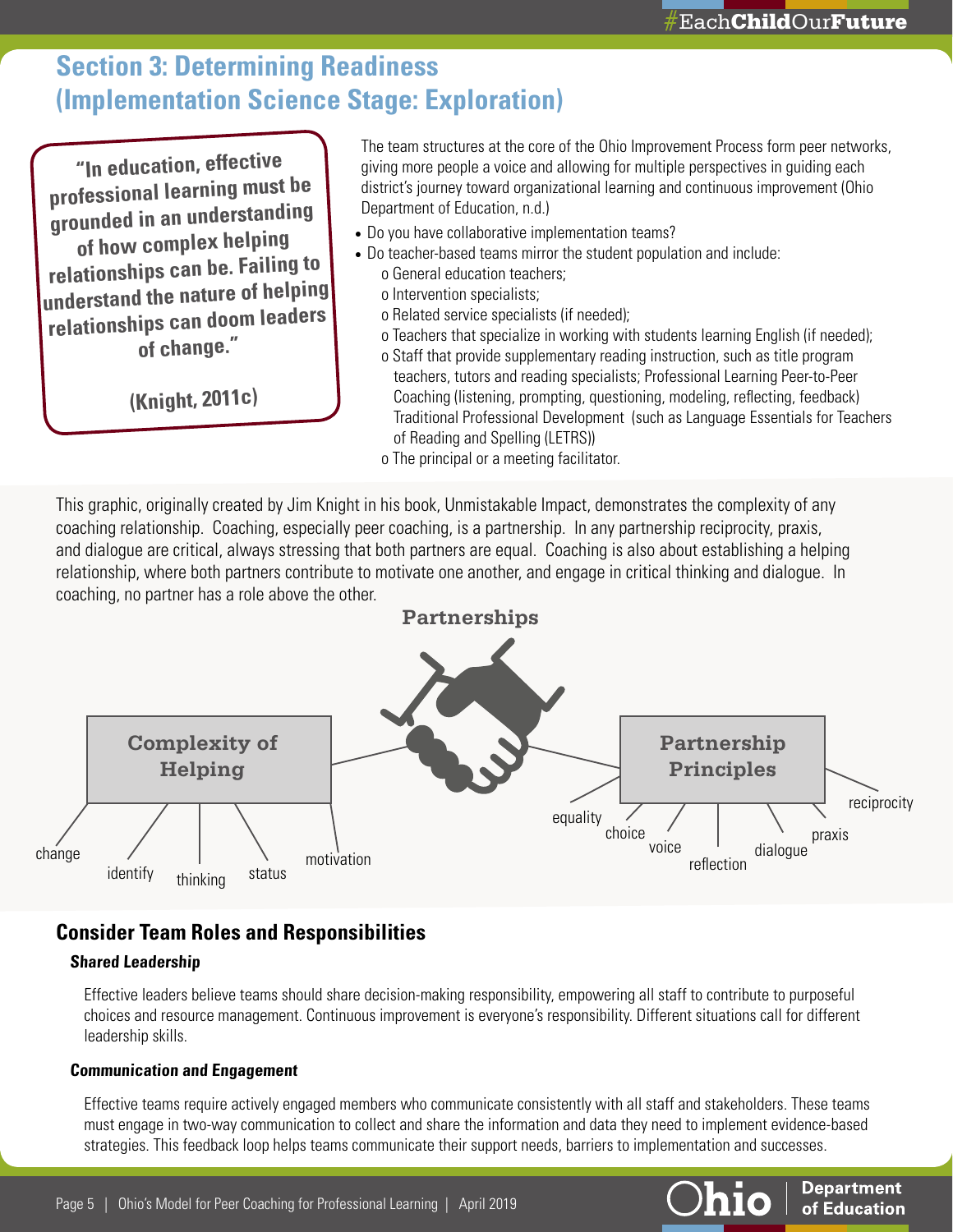### **Consider Team Roles and Responsibilities (continued)**

#### **Purposeful Decision-Making**

Informed decision-making and resource management calls for analyzing adult and student data. Teams at all levels collect, monitor and analyze the data through this continuous process to monitor their improvement goals.

#### **Resource Management**

Teams direct resources to support district and school goals. These resources include people, program materials, time and funds. All teams should evaluate and align resources to district and building-level plans to provide professional learning, including coaching, selecting and onboarding staff.

# **Section 4: Criteria for Laying the Groundwork (Implementation Science Stage: Installation)**

### **Criteria for Laying the Groundwork for Effective Peer Coaching**

(Adapted from Easton, 2015)

• Peer coaching should align with professional learning and the school's professional development plan (Neumerski, 2012).

Coaching, in other words, though closest in action to the practices the professional learning aims to change, must take a more indirect approach than the rest of the professional learning of which it's a part. In the "training events" that constitute didactic [teacher-led] group instruction, the training *tells* participants about the right work: including that they should do more of it right now. Coaching, based on trust and established communication protocols, shows them — or better still, *prompts them to discover* — how to do steadily more of it (Neumerski, 2012; OLAC, 2018).

- The building and district administration should have a clear picture of the peer coaching model and promote a collaborative culture in the building.
- Administrators need to understand the role peer coaching plays in increasing the collaborative culture.
- Staff in the building view teaching as a continuous improvement process.
- Faculty and staff recognize the need for improvement and formal ongoing learning.
- The school's climate supports innovation and change.
- For the most part, staff members are supportive and positive with one another. Participants have trusting relationships with one another (Knight, 2016).
- Clear expectations for engagement in peer coaching are developed.
- Assessment methods for measuring the difference and outcomes for peer coaching are developed.
- Staff respect confidentiality of other staff.
- The district or school (leadership) commits to peer coaching by providing time (including release time for peer coaching), money and symbolic support.
- Participants share a common language about curricula and teaching practices.
- Participants are trained in peer coaching skills
- Participants select the partner(s) with whom they will work.
- The person being observed determines which teaching practice his or her peers will observe.
- Peer coaching procedures are negotiated by district and building personnel in detail, so partners trust their agreements.
- Feedback is based on specific, objective data.
- The practices and consequences of peer coaching are examined by building leadership teams as thoughtfully as the practices and consequences of teaching.
- Every teacher in the building sets professional improvement goals based on the *LETRS Application of the Concepts Tool* (Voyager Sopris Learning, 2018). Goals will change with each cycle. As soon as teachers master the goals, they will change.
- Presume positive intent.

**"Coaches help take all the ideas and practices they are learning and bring them to life. Without coaching, too often, no significant change occurs."**

 **(Knight, 2011c)**

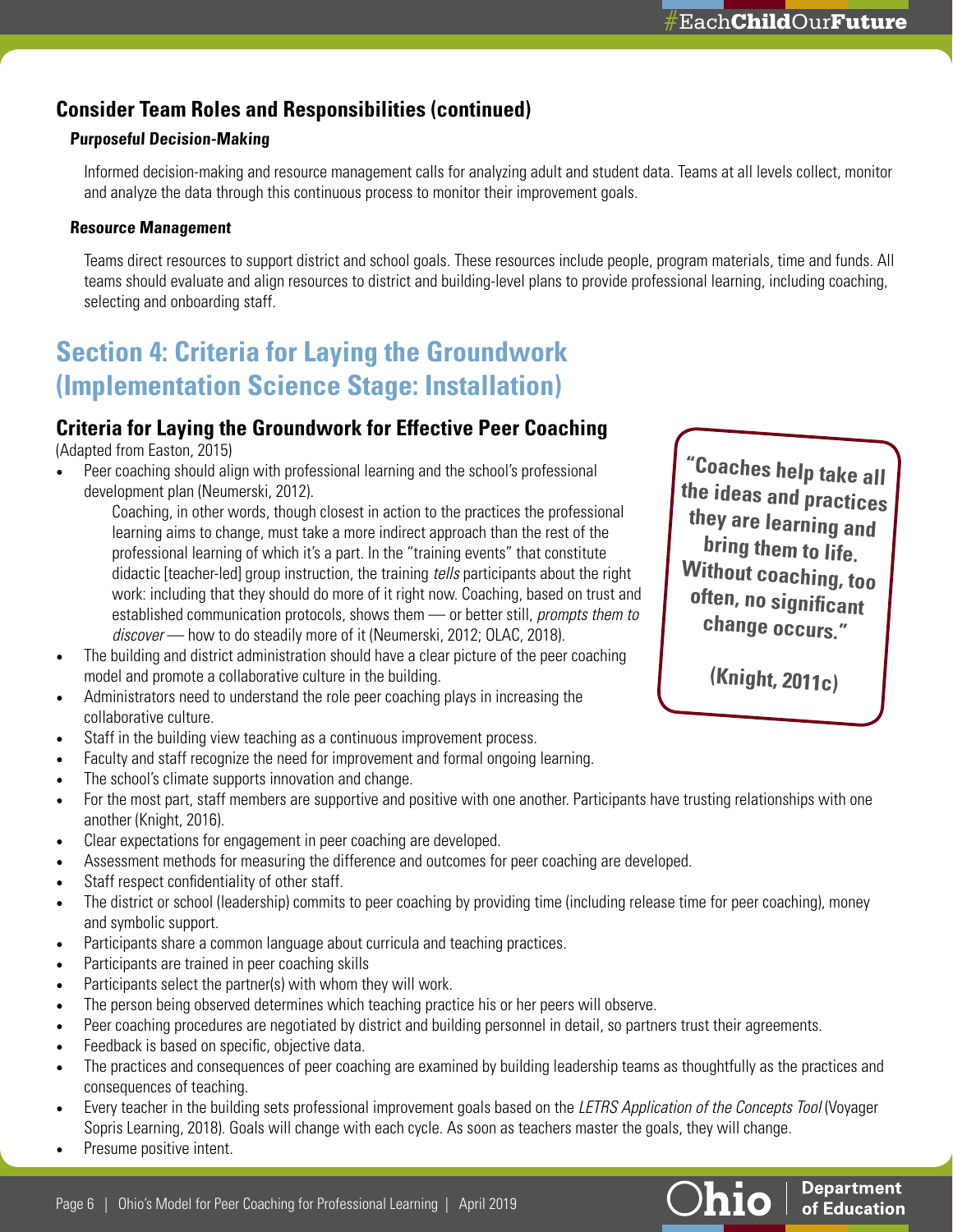**Department** 

of Education

o



### **A Winning Combination: Professional Development + Coaching (OLAC, 2018)**

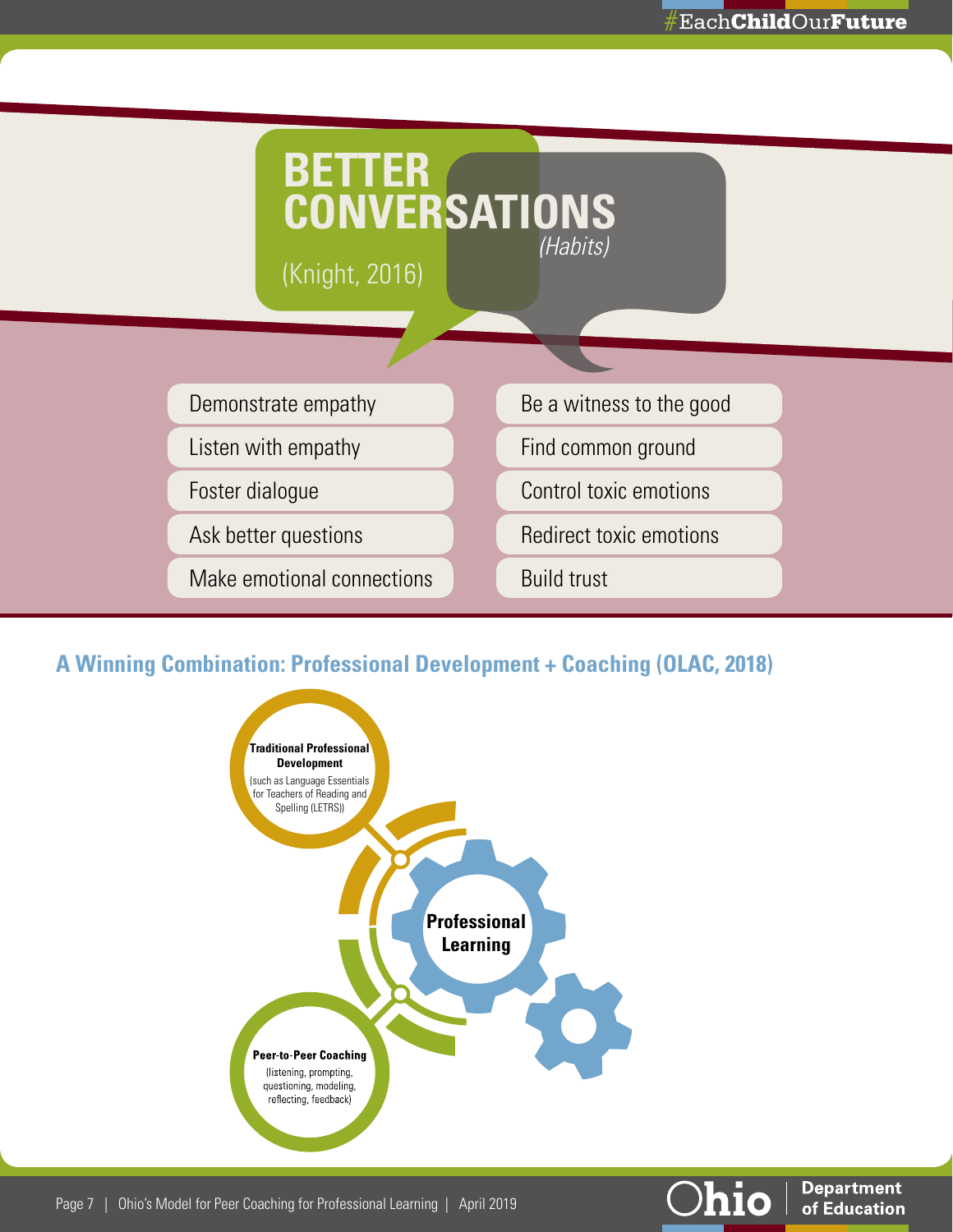# **Section 5: Finding Time (Implementation Science Stage: Partial Implementation)**

### **These are suggestions to help schools find time for peer coaching.**

Not all options will meet the needs of a building. Use these suggestions to develop plans that fit your needs (Easton, 2015):

- Peer coaching occurs in teacher-based team meetings. The peer coach offers suggestions for instructional strategies aligned with the data or asks reflective questions to spur conversations about data analysis. The Ohio Improvement Process roles can vary, including that of the meeting facilitator;
- The district hires a roving substitute to move from class to class, releasing teachers to work together;
- Teachers form groups of three. One teacher takes another's class, releasing that teacher to work with the third member of the group;
- Counselors, resource teachers, librarians, nurses or other specialists take classes to release teachers to coach;
- Title teachers and intervention specialists push into general education classrooms to serve as models for instructional strategies or to observe the instructional strategies of the general education teachers;
- Teachers have the opportunity to observe others during their planning time;
- Instructional Rounds Groups of teachers observe teachers in classrooms as they present their lessons. They can debrief after observing to reflect on what they learned. These groups may include a principal.

**"Clearly, participating in a coaching relationship takes time! And because of that, it's critical that coaching uses time well."**

 **(Ohio Leadership Advisory Council, 2018)**

> **Department** of Education

# **Why are there options?**

According to Jim Knight (2018), "The solution is to create structures that provide focus for human experience while respecting the autonomy of each individual." Complete freedom of choice, without structure, form, is not the solution we want; it is chaos. However, "form without choice is oppressive."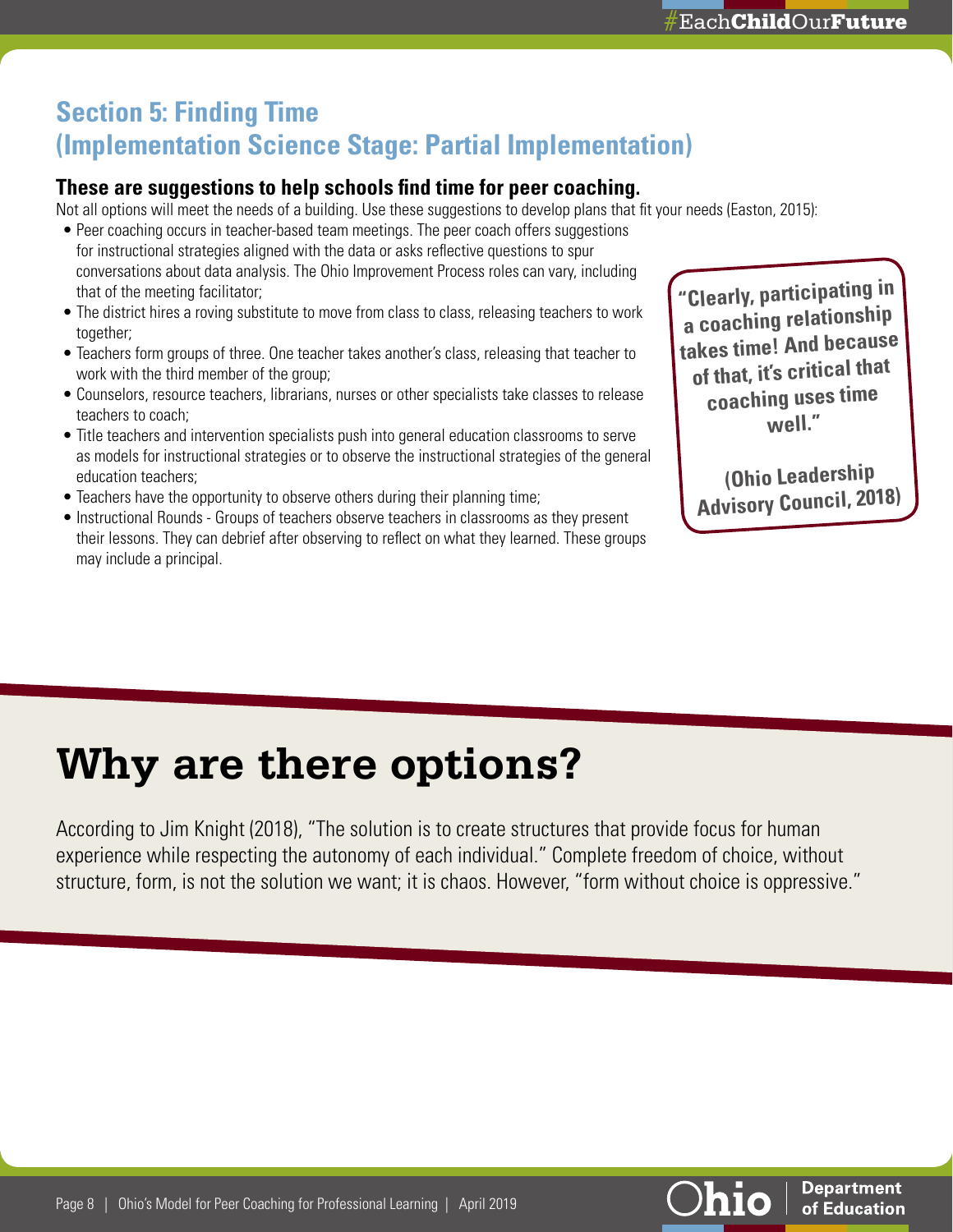**Department** 

of Education

<u>Ohio</u>

# **Section 6: Logistical Considerations in Peer Coaching - Barriers and Possible Solutions**

### **Criteria for Laying the Groundwork for Effective Peer Coaching**

| <b>Barriers and Considerations</b>                                                             | <b>Solutions</b>                                                                                                                                                                                                                                                                                                                                                                                                                                                                                                                                                                                                                                                                                              |
|------------------------------------------------------------------------------------------------|---------------------------------------------------------------------------------------------------------------------------------------------------------------------------------------------------------------------------------------------------------------------------------------------------------------------------------------------------------------------------------------------------------------------------------------------------------------------------------------------------------------------------------------------------------------------------------------------------------------------------------------------------------------------------------------------------------------|
| Teachers do not have coaching<br>experience.                                                   | Roles of peer coaches are clearly defined, and suggestions are provided for<br>implementation in this handbook, and the face to face training. Technical assistance<br>is available through the Ohio Department of Education to begin implementing peer<br>coaching.                                                                                                                                                                                                                                                                                                                                                                                                                                          |
| Teachers do not have time<br>to coach in addition to their<br>classroom responsibilities.      | Coaching is part of the school culture, is job-embedded professional learning, and is<br>part of daily practice. See Section 5: Finding time, for more information.                                                                                                                                                                                                                                                                                                                                                                                                                                                                                                                                           |
| Teachers lack motivation to get<br>involved.                                                   | Collective Teacher Efficacy is John Hattie's number one strategy for increasing student<br>achievement, with an effect size of 1.57 (Donohoo, Hattie, & Eells, 2018). Peer coaching<br>improves collective teacher efficacy by engaging all teachers.                                                                                                                                                                                                                                                                                                                                                                                                                                                         |
| There is tension among teachers<br>about who is coaching and who<br>is receiving coaching.     | All teachers are peer coaches and all teachers will take part in the coaching cycle.                                                                                                                                                                                                                                                                                                                                                                                                                                                                                                                                                                                                                          |
| Lack of administrative support.                                                                | Administrators need to see the value of peer coaching to build teacher capacity and<br>guarantee more thorough implementation. Professional development without coaching<br>is not effective, in educators don't implement what they learn. The peer coaching<br>model first discussed by Showers and Joyce (1996) offers a cost-effective solution for<br>coaching and is a critical to ensuring proper implementation of learned practices.                                                                                                                                                                                                                                                                 |
| Peer coaching is rigid and lacks<br>flexibility.                                               | The peer coaching model is adaptable to the context of the school. See Section 5:<br>Finding Time, for more information and suggestions. See Section 1: Definition, for more<br>suggestions on how schools can implement peer coaching.                                                                                                                                                                                                                                                                                                                                                                                                                                                                       |
| Peer coaching is used on a<br>short-term basis.                                                | Peer coaching should become part of the building culture.                                                                                                                                                                                                                                                                                                                                                                                                                                                                                                                                                                                                                                                     |
| Lack of knowledge of evidence-<br>based literacy practices by all<br>teachers in the building. | Establish a base of literacy knowledge with selected staff members.                                                                                                                                                                                                                                                                                                                                                                                                                                                                                                                                                                                                                                           |
| Insufficient self-awareness,<br>unrealistic expectations and<br>insufficient motivation.       | <b>Self-awareness</b> $-$ A model of teacher change (Guskey, 1985, 1986, 1989)<br>Change in<br>Change in<br>Change in<br>Professional<br>teachers'<br>teachers'<br>student<br>developement<br>beliefs and<br>classroom<br>learning<br>attitudes<br>practices<br>outcomes<br><b>Unrealistic Expectations</b> – Change does not happen overnight, it is a process<br>that involves planning and occurs in stages. This model is set up to align with the<br>implementation stages.<br><b>Motivation</b> – Establish autonomy (choices), mastery (opportunities for staff to<br>learn new material), and purpose (why coaching is being implemented) to build staff<br>motivation for the practice (Pink, 2009). |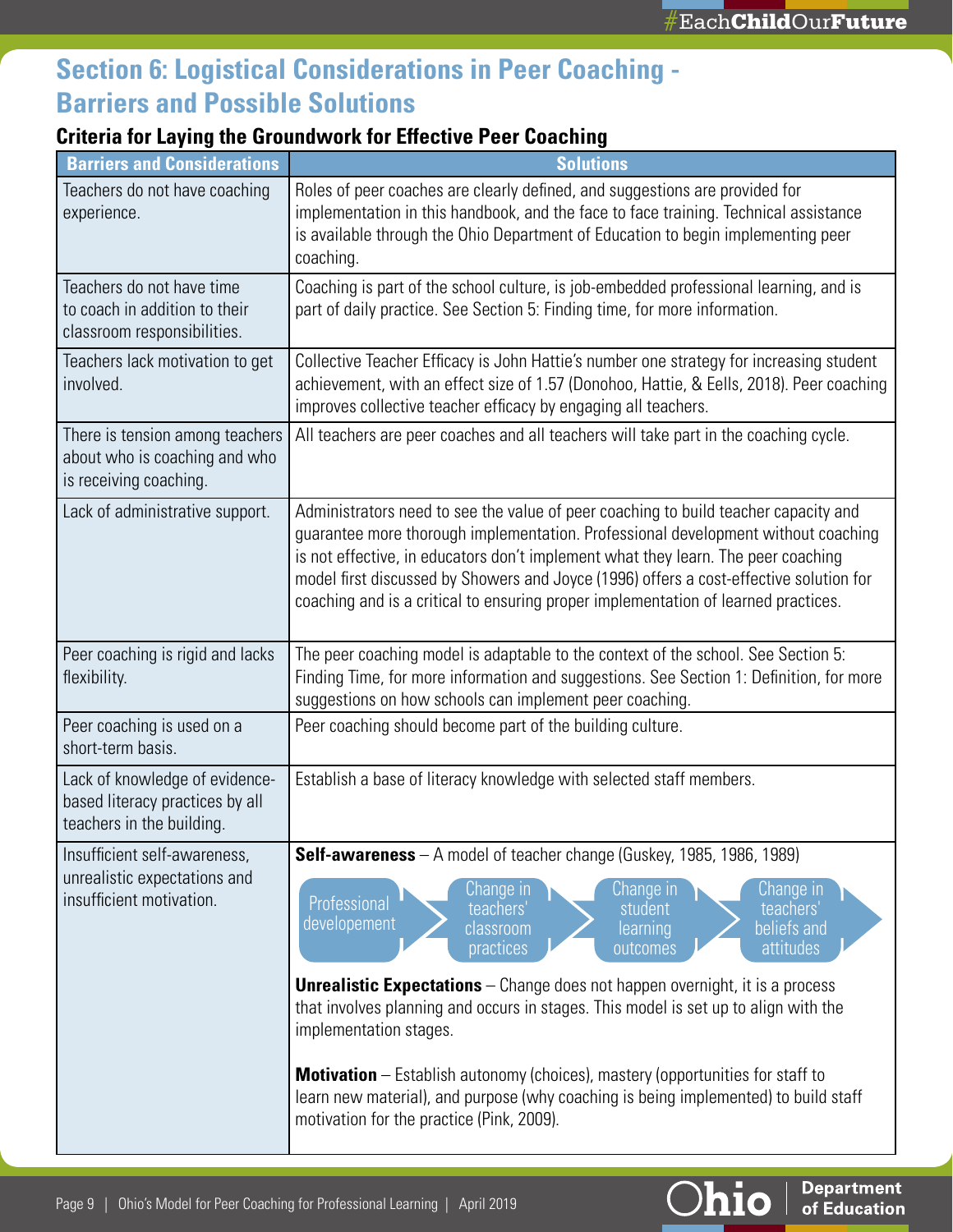# **Section 7: Implementing Collaborative Peer Coaching (Implementation Science Stage: Partial Implementation)**

### **Peer Coaching Resources**

| <b>Collaborative</b>                                        | <b>Formal</b>                                     |
|-------------------------------------------------------------|---------------------------------------------------|
| Teacher-based teams                                         | Impact Cycle and Plan to Debrief coaching cycles  |
| Article and book studies                                    | (addressed during Peer to Peer Coaching Training) |
| Conversations about student work                            | Co-teaching                                       |
| Video analysis and discussion                               | Co-planning                                       |
| Intervention planning meetings (pre-referral, Intervention  | Modeling teaching practices                       |
| Assistance Team (IAT) and/or Response to Intervention (Rtl) |                                                   |
| Instructional rounds                                        |                                                   |

Collaborative

- Teacher-based teams (Using the Ohio Improvement 5-Step Process):
	- Analysis of student work, not just the data (Steps 1 and 3);
	- Implementation of evidence-based practices learned through literacy professional development (Step 2);
	- Co-planning of lessons based on data analysis, including evidence-based practices (Step 3);
	- Everyone teaches the lesson and comes together to reflect on implementation and outcomes (Steps 4 and 5).
- Book and article studies:
	- Begin with articles, as they may be easier to discuss;
	- Article suggestions to complement LETRS Units:
		- Teaching Reading is Rocket Science by Louisa Moats (LETRS Unit 1);
		- Institute of Education Sciences (IES) Practice Guide Foundational Skills to Support Reading for Understanding in Kindergarten through 3rd Grade (LETRS Units 2 & 3);
		- **Teaching Elementary School Students to Be Effective Writers (LETRS Unit 8);**
		- 4 Components of an Effective Vocabulary Lesson (LETRS Unit 5);
	- The Usefulness of Brief Instruction on Reading Instruction Strategies by Daniel Willingham (LETRS Units 6 & 7).

#### • Video Analysis:

- Begin with analysis of third-party instructional videos (for example, YouTube, LETRS videos):
	- Anita Archer Vocabulary Instructional Routine Videos (LETRS Unit 5);
	- **Heggerty Videos from YouTube:** 
		- · Kindergarten;
		- · 1st Grade;
		- · 2nd Grade.
- Then, move to looking at videos of teachers in the building;
- Reflective Conversation Protocols:
	- Watch Yourself/Teacher Form for reflection (Jim Knight);
	- Watch the Students Form for reflection (Jim Knight);
	- **Reflective Conversation Starters:** 
		- · What is the learning target for the lesson?
		- · What's the learning activity to teach the target?
		- · What is the teacher doing?
		- · What are the students doing?
		- · If you were going to teach this lesson next week, what changes would you make?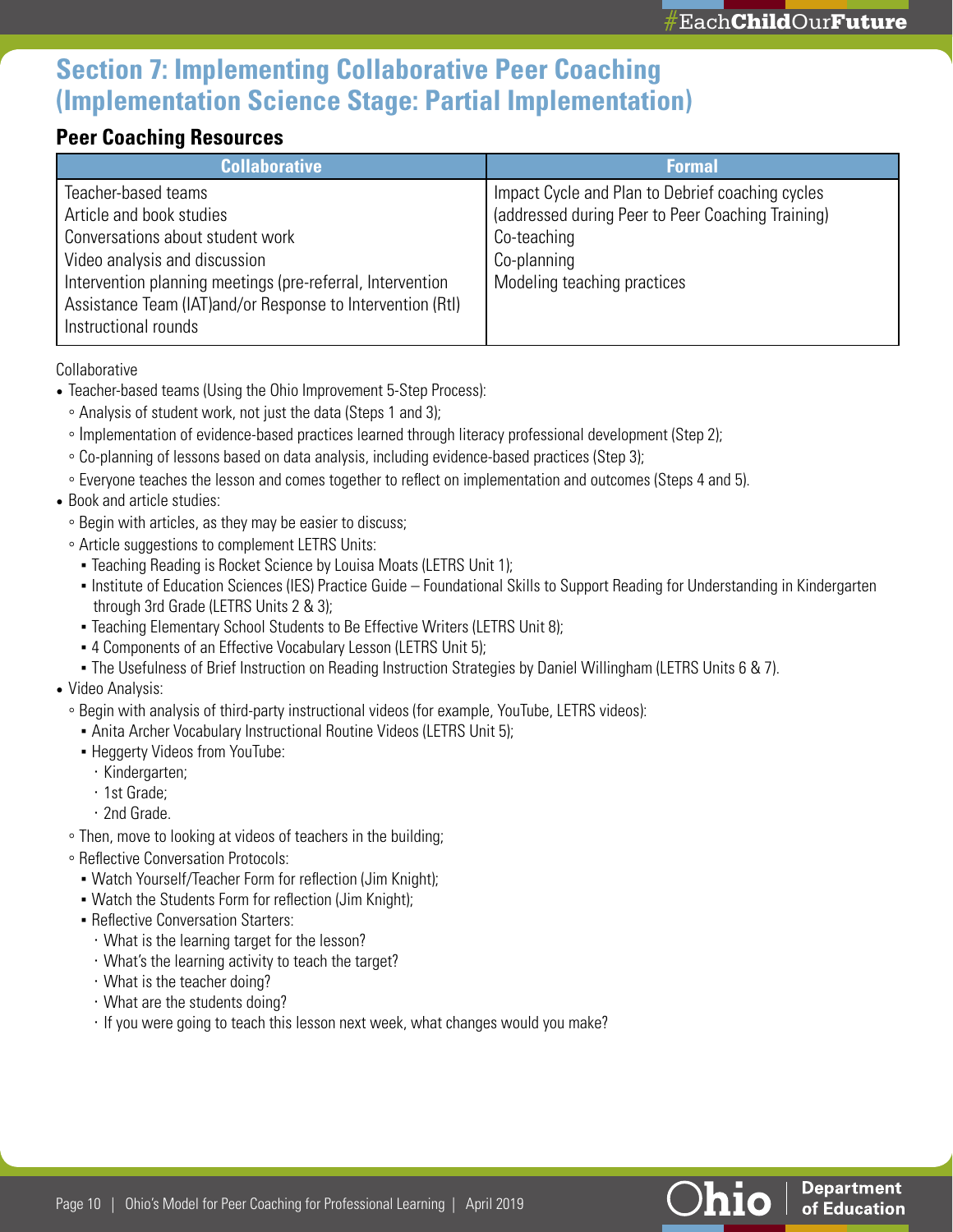**Department** of Education

- Pre-Referral/IAT/RTI Meetings:
	- Determine what informal diagnostic assessments to give based on preliminary data (screener);
	- Analyze student work, not just the data;
	- Co-plan interventions based on the decision rules for the assessment data;
	- Guidance for creation of decision rules will be addressed during training sessions with Peer Coaching facilitators
	- Gather post intervention data for progress monitoring;
	- Reflect on the impact of the interventions on student performance;
	- Suggest adjustments to the interventions including time, intensity, delivery and type.

#### Using the Decision Rules

| <b>Collaborative</b>                                        | <b>Formal</b>                                     |
|-------------------------------------------------------------|---------------------------------------------------|
| Teacher-based teams                                         | Impact Cycle and Plan to Debrief coaching cycles  |
| Article and book studies                                    | (addressed during Peer to Peer Coaching Training) |
| Conversations about student work                            | Co-teaching                                       |
| Video analysis and discussion                               | Co-planning                                       |
| Intervention planning meetings                              | Modeling teaching practices                       |
| Use Literacy Decision Rules with<br>(pre-referral, IAT RTI) |                                                   |
| <b>Collaborative Peer Coaching</b><br>Instructional rounds  |                                                   |
|                                                             |                                                   |

The decision rules, with strategies, can be used in collaborative coaching conversations, such as in teacher-based team conversations about student work and intervention planning meetings:

- Look at student data and student work samples (DIBELS/Acadience or AIMSWEB or other Universal Screening measure);
- Determine if the student is at benchmark or below benchmark, based on assessment cut scores;
- Follow the steps to gather additional data, if necessary, through informal diagnostic assessments;
- Review the data in coaching conversations;
- Determine appropriate instructional strategies for implementation.

**"Skillful coaches use a variety of subtle communication strategies to create equality between themselves and their collaborating teachers."**

**(Knight, 2011c)**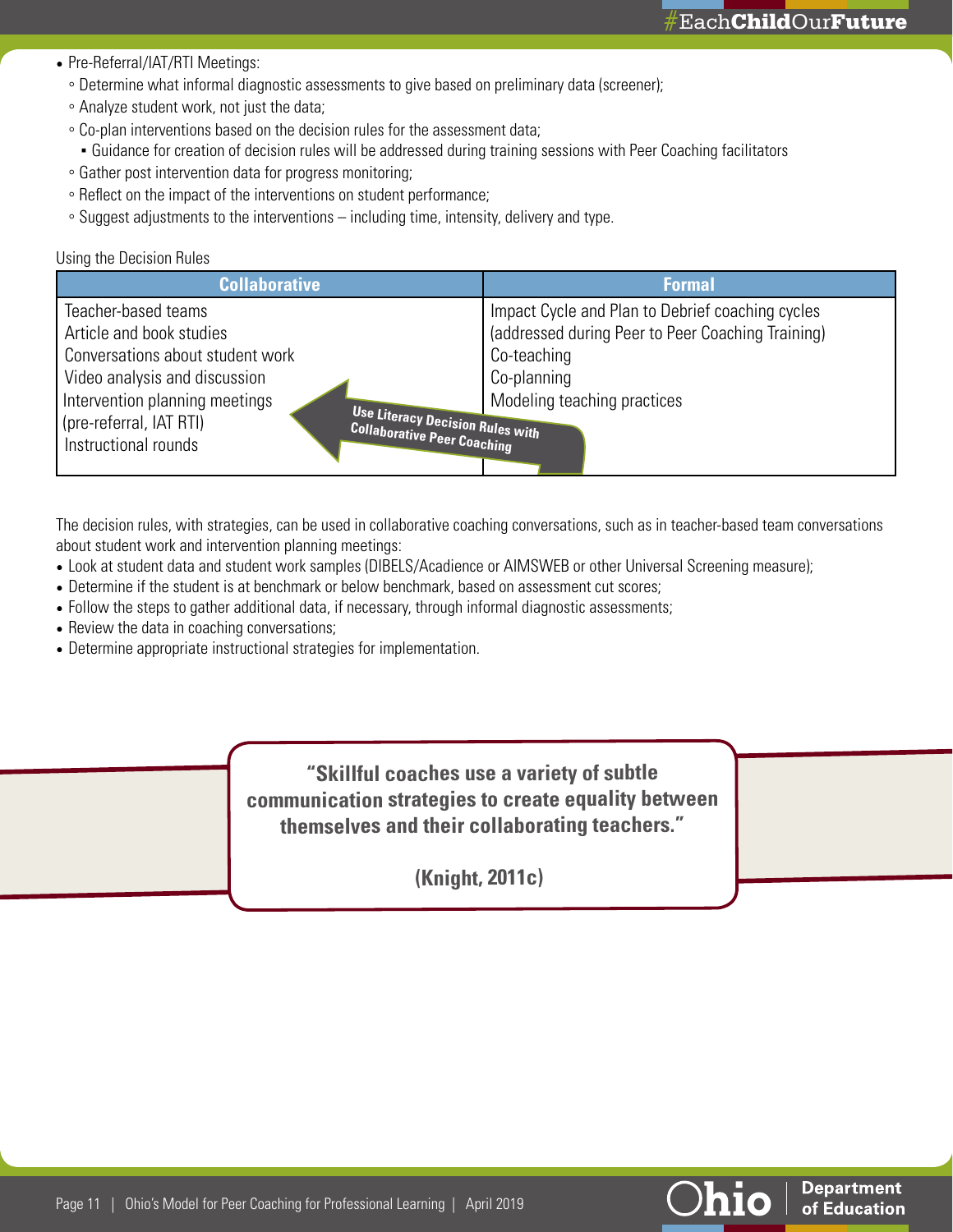# **Section 8: Implementing Formal Peer Coaching (Implementation Science Stage: Partial Implementation)**

### **Simple plans, with clear goals, make it easier for everyone in a school to work together to dramatically improve teaching.**

**(Knight, 2011c)**

There are tools and steps that can support any educator eager to work with colleagues to improve their practices (Sheehy & Ceballos, 2018).

### **Option 1: Sequence of Events – Planning to Debrief Cycle (Sheehy & Ceballos, 2018)**

| Step 1: Plan           | Determine observer and teacher to be observed.                                                        |
|------------------------|-------------------------------------------------------------------------------------------------------|
|                        | Establish expectations together.                                                                      |
|                        | Confirm what data to collect or the focus of the observation (look-for*).                             |
|                        |                                                                                                       |
| <b>Step 2: Observe</b> | Look specifically for evidence or lack of evidence of the look-fors and the focus of the observation. |
| <b>Step 3: Analyze</b> | Observer reviews notes for areas of strength followed by areas of growth.                             |
|                        | Determine which will have the biggest impact on teacher observed and students.                        |
|                        |                                                                                                       |
| <b>Step 4: Debrief</b> | Powerful questioning creates a culture of deep thinking about practice:                               |
|                        | The Reflective Conversation $-$ Let these questions guide the conversation:                           |
|                        | What were you doing to help all students learn?                                                       |
|                        | If you had the opportunity to re-teach the entire lesson, what, if anything, would you do<br>2.       |
|                        | differently (Randall, 2018)?                                                                          |
|                        | Jim Knight's Impact Cycle – Identify lesson, debrief on reflective questions:<br>$\bullet$            |
|                        | Launch a conversation and listen for opportunities to offer feedback.                                 |
|                        |                                                                                                       |
|                        | Invite the observed teacher to do the thinking.<br>2.                                                 |
|                        |                                                                                                       |

\*For literacy peer coaching, the Application of Concepts Tool will provide specific "look-fors."

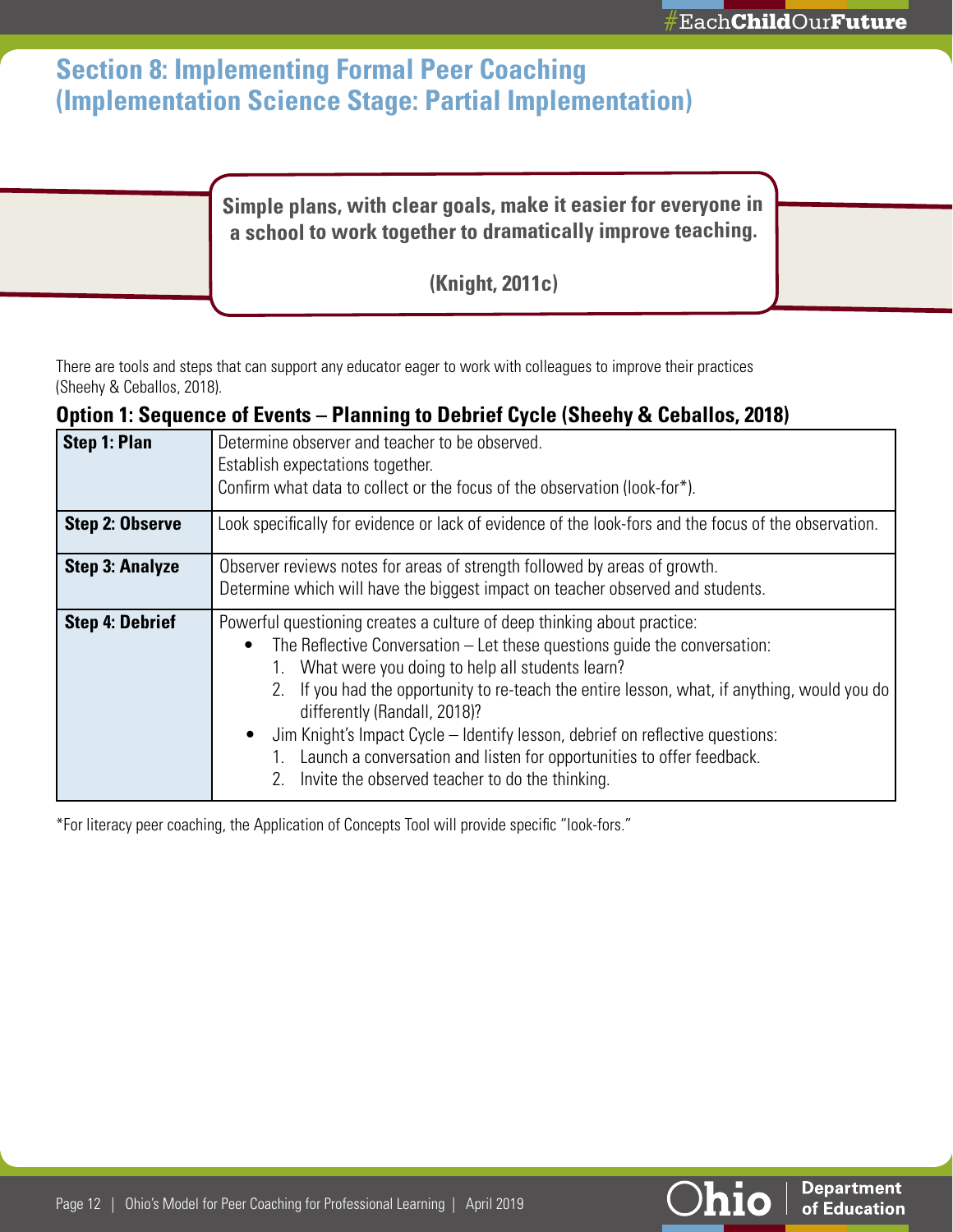### **Option 2: Impact Cycle**



#### **IDENTIFY:**

- The teacher gets a clear picture of current reality by watching a video of his or her lesson or by reviewing observation data (video is best);
- The peer coach asks "Identify" questions from the Impact Cycle with the teacher to identify a goal;
- The teacher identifies a student-focused goal;
- The peer coach, teacher and/or teacher-based team establish a goal and teaching strategy:
- The goal is based on data or the teacher's personal reflection;
- Develop a powerful, easy, emotionally compelling, reachable (PEERS) goal:
	- **P**owerful: Makes a big difference in children's lives;
	- **Easy: Simple, clear and easy to understand;**
	- **E**motionally Compelling: Matters a lot to the teacher;
	- **Reachable: Identifies a measurable outcome and strategy;**
	- **S**tudent-focused: Addresses a student achievement, behavior or attitude (Knight, 2018).

### **LEARN:**

- The peer coach and teacher learn about the teaching strategy. The peer coach can share the *LETRS Application of Concepts* checklist for this strategy:
	- Learning can be accomplished in other ways:
		- Co-teaching;
		- In the classroom with no students;
		- Visiting other classrooms;
		- Video.
- The peer coach prompts the teacher to modify the practice if the teacher wishes;
- The team must learn how to implement this strategy. The peer coach may need to model the strategy;
- The teacher chooses an approach to modeling that he or she would like to observe and identifies a time to watch modeling. The peer coach models the strategy in one or more formats;
- Teachers set a time to implement the practice.

**Department** of Education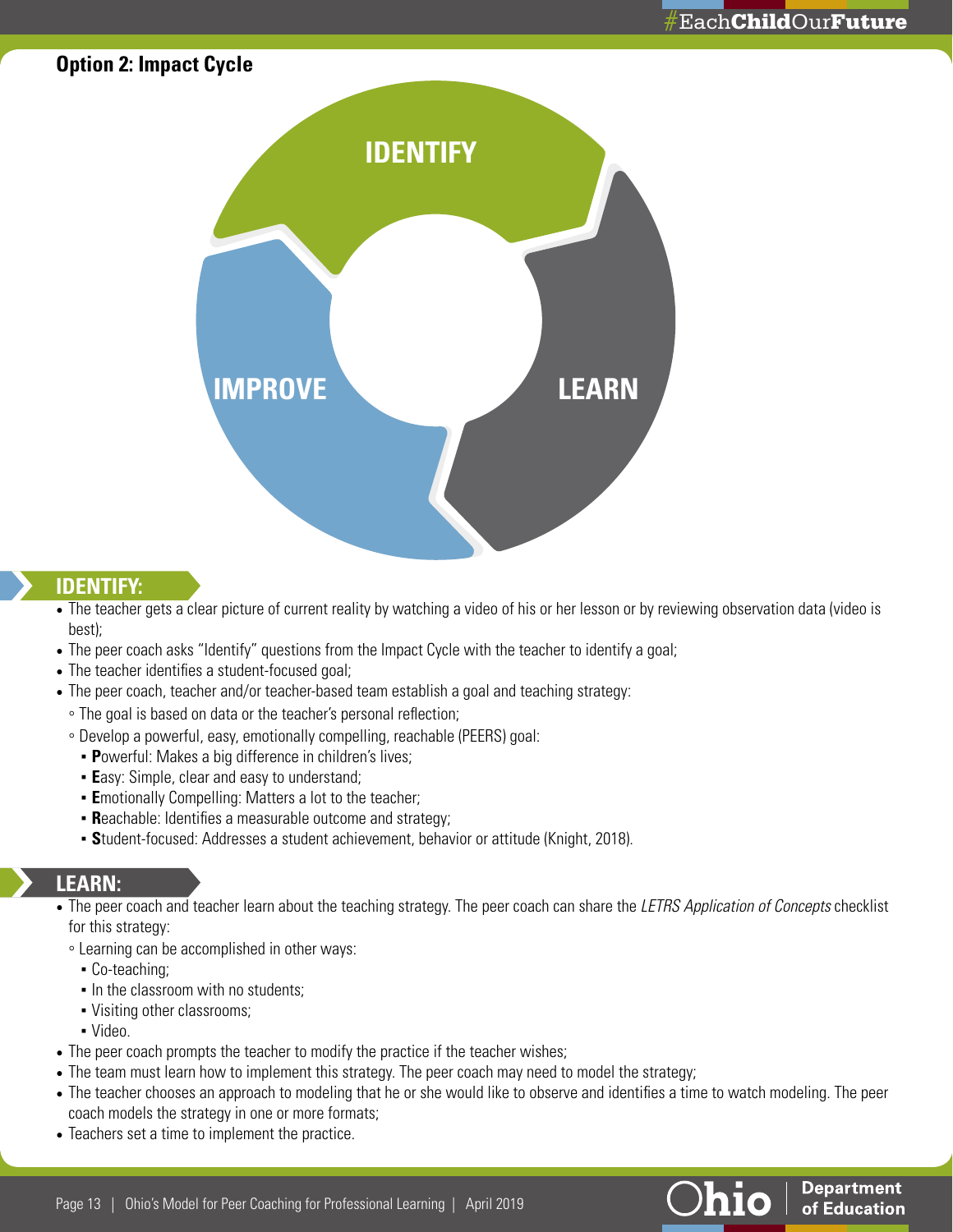### **IMPROVE:**

- The teacher implements the practice;
- The teacher or peer coach gathers data in class or while viewing the class video to show student progress toward the goal. The teacher or peer coach also gathers data through one of the same methods on the teacher's implementation of the practice (usually on the previously viewed check list):
	- Video record the class for personal reflection;
	- Gather observation data;
	- Ask teachers if the students hit the goal.
- Peer coach and teacher meet to confirm direction and monitor progress:
	- What are you pleased about?
	- Did you achieve the goal?
- If you met the goal, do you want to identify another goal, take a break, or keep refining the current new practice?
- If you do not meet the goal, do you want to stick with the current practice or try a new one?
- What are your next actions?
- On a scale of 1-10, with 10 being the best lesson you have ever taught and 1 being the worst, how would you rank that lesson?
- What pleased you about the lesson?
- What would have to change to move the lesson closer to a 10? What would your class be doing differently if the lesson was a 10?
- Tell me more about what that change would look like.
- How would we measure that change?
- Do you want that to be your goal?
- If you could achieve that goal, would it really matter to you?
- What teaching strategy can you use to meet your goal?
- What are the next steps?
- The peer coach and teacher make adaptations and plan next actions until the teacher meets the goal.

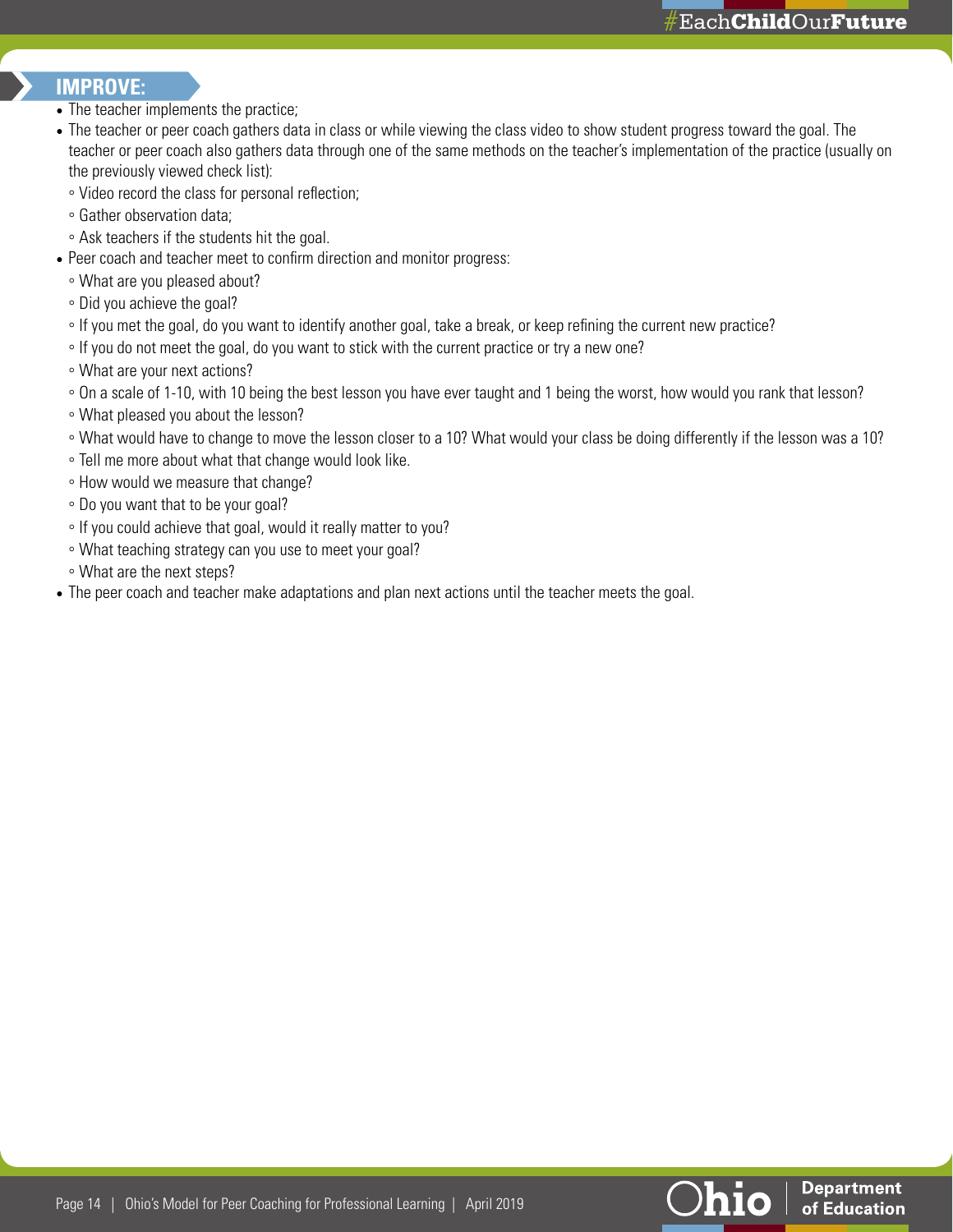

#### Using the Decision Rules

| <b>Collaborative</b>                                                                                                                                                              | <b>Formal</b>                                                                                                                                                               |
|-----------------------------------------------------------------------------------------------------------------------------------------------------------------------------------|-----------------------------------------------------------------------------------------------------------------------------------------------------------------------------|
| Teacher-based teams<br>Article and book studies<br>Conversations about student work<br>Video analysis and discussion<br>Intervention planning meetings<br>(pre-referral, IAT RTI) | Coaching Cycles (Impact Cycle and Plan to Debrief)<br>Co-teaching<br>Co-planning<br>Use Application of Concepts<br>With Formal Peer Coaching<br>Modeling teaching practices |
| Instructional rounds                                                                                                                                                              |                                                                                                                                                                             |

Focus on one section at a time. The selected section should correspond to the training teachers have had or are receiving. This would be used in the **Plan** (Plan to Debrief Cycle) step or **Identify** (Impact Cycle) step to plan for areas of observation:

- Use this tool to **identify or plan** an area of focus for the coaching cycle:Determine if the student is at benchmark or below benchmark, based on assessment cut scores;
	- Section 1: Teaching Phonological Awareness;
	- Section 2: Teaching Beginning Decoding and Spelling;
	- Section 3: Teaching Advanced Phonics, Spelling and Word Study;
	- Section 4: Developing Vocabulary and Oral Language;
	- Section 5: Mediating Text Comprehension;
	- Section 6: General Classroom Atmosphere.
- Use this tool in the Learn or Analyze/Debrief Steps to give suggestions and feedback to improve practice. Peer coaches also can model the strategies or processes in the LETRS Application of Concepts tool. See the LETRS Application of Concepts tool for specific skills.



**Department** 

of Education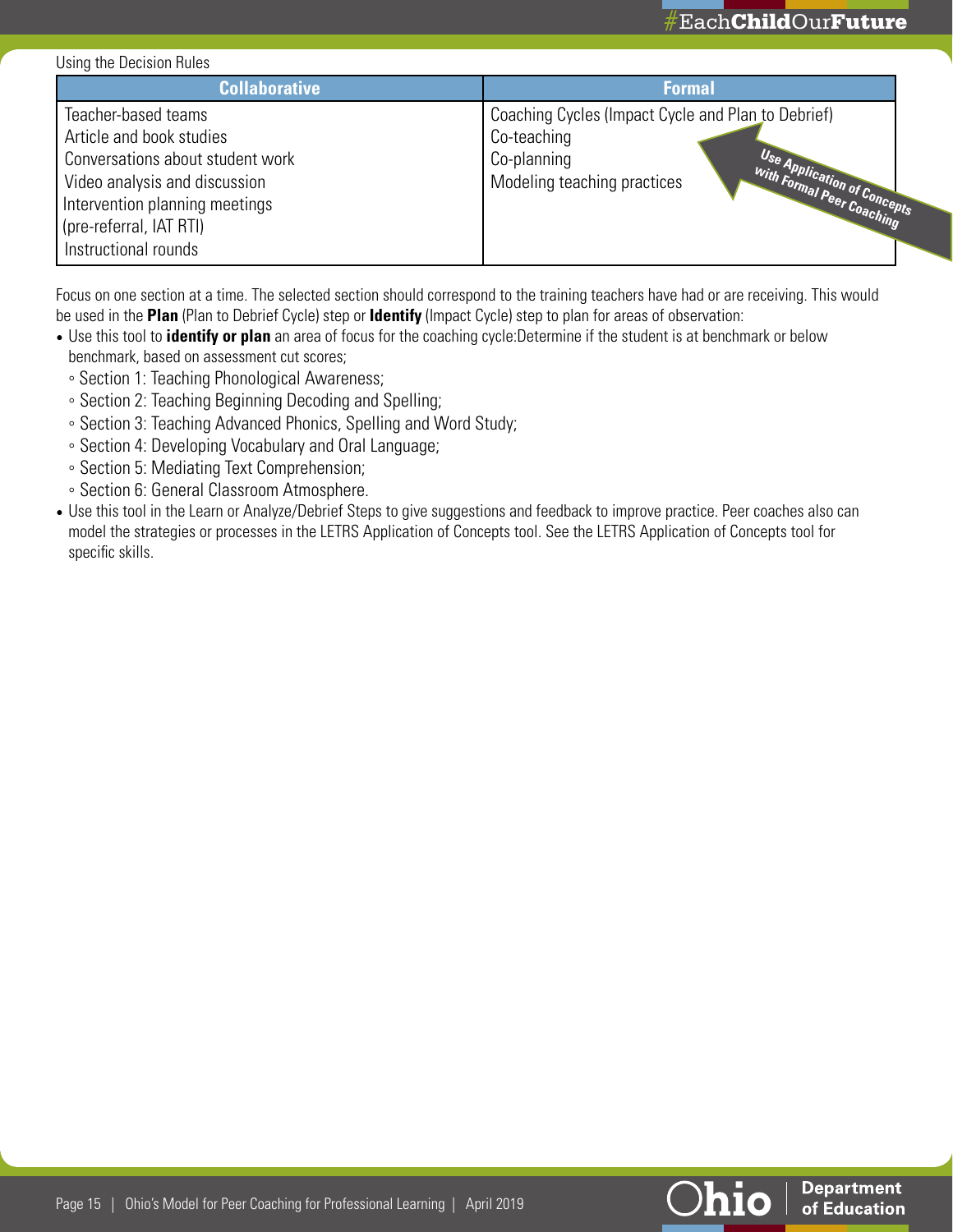# **Section 9: Roles and Responsibilities**

| <b>Role</b>                                     | <b>Responsibilities</b>                                                                                                                                                                                                                                                                                                                                                                                                                                                                                                                                                                                                                                                                                                                                                |  |
|-------------------------------------------------|------------------------------------------------------------------------------------------------------------------------------------------------------------------------------------------------------------------------------------------------------------------------------------------------------------------------------------------------------------------------------------------------------------------------------------------------------------------------------------------------------------------------------------------------------------------------------------------------------------------------------------------------------------------------------------------------------------------------------------------------------------------------|--|
| <b>Principal</b>                                | The principal's role is to develop the capacity of every teacher to meet every student's academic<br>needs:<br>• With building leadership teams, develop a plan to monitor and measure increases in teacher<br>development and student achievement through regular, ongoing classroom walkthroughs and<br>monthly building leadership team data analysis;<br>. Develop increasing instructional knowledge by observing and talking with teacher-based teams;<br>• Ensure teacher-based teams identify models of high-quality classroom instruction based on<br>best practice research to replicate those practices throughout the school;<br>• Develop a culture of purposeful collaboration and interdependence with an emphasis on<br>improving student achievement. |  |
| Peer coach in role of<br>observer               | Develop positive and supportive relationships.<br>Help address learning challenges through modeling, co-teaching and offering feedback after<br>observations and reflective questioning.                                                                                                                                                                                                                                                                                                                                                                                                                                                                                                                                                                               |  |
| Peer coach in role of<br><b>TBT</b> facilitator | Help address learning challenges through feedback, reflective questioning and application of<br>skills learned in professional development.<br>Monitor and evaluate assessment data to determine improvements in instructional practice and<br>student achievement.                                                                                                                                                                                                                                                                                                                                                                                                                                                                                                    |  |
| Teacher(s) in role of<br>"observee"             | Promote positive and supportive relationships.<br>Determine areas of focus for formal coaching practices with peer coach (coaching cycles).<br>Develop professional knowledge through dialogue with peer coach.<br>Engage in the reflective conversation to analyze personal practice.                                                                                                                                                                                                                                                                                                                                                                                                                                                                                 |  |
| Teacher(s) serving on<br>teacher-based teams    | Engage in thoughtful data analysis<br>Develop professional knowledge through team dialogue.<br>Analyze practices and strategies based on student outcome measures.                                                                                                                                                                                                                                                                                                                                                                                                                                                                                                                                                                                                     |  |

(Killion, Harrison, Bryan, & Clifton, 2012)

**Department** 

of Education

<u> Ohio</u>

**"Some coaching programs have been eliminated because teachers, coaches, and principals are uncertain about what the coach's role is, and so they fail to demonstrate that coaches are effective in improving teaching and student learning."** 

**(Killion et al.,2012)**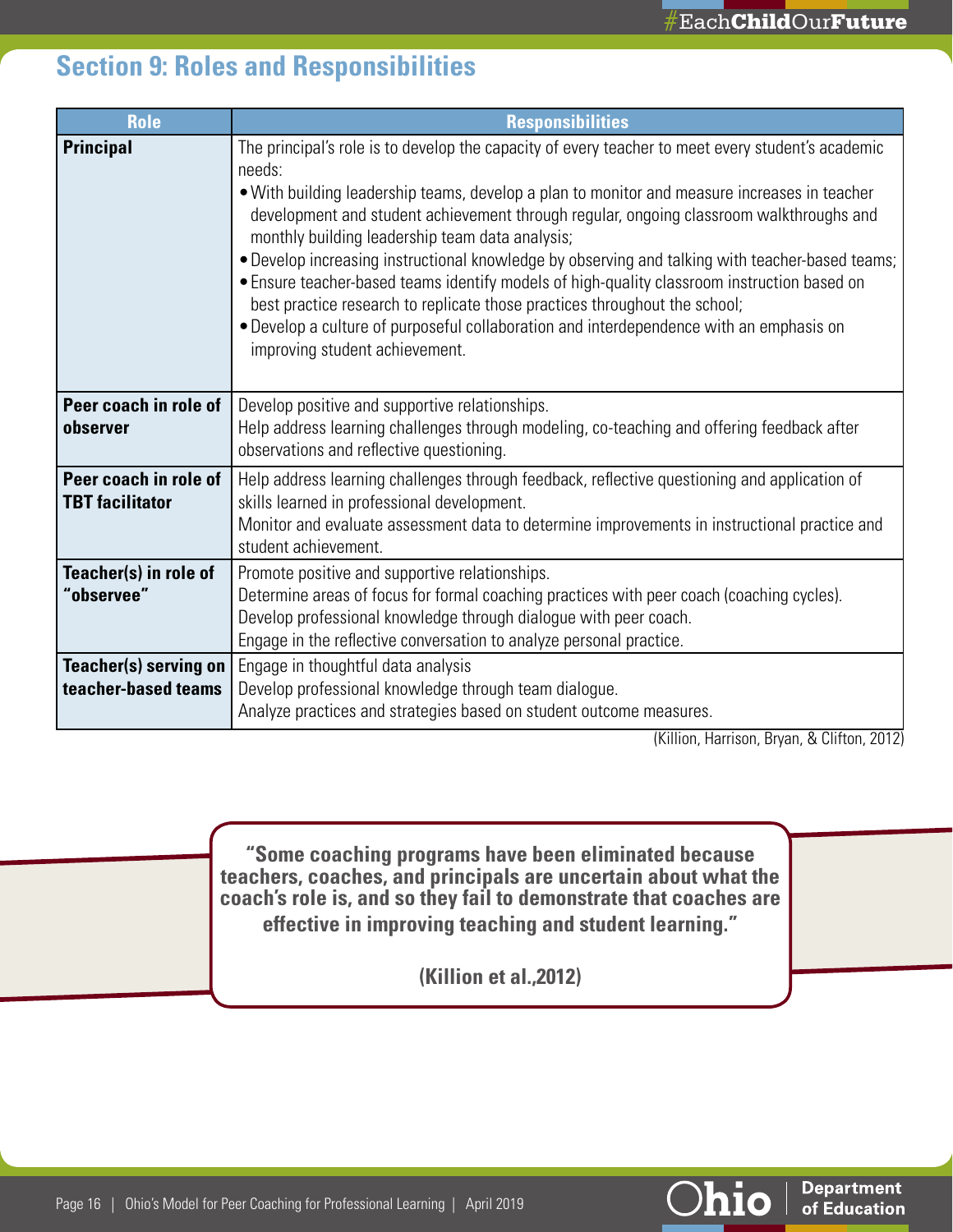**Department** 

of Education

hio

## **References**

Allison, S., & Harbour, M. (2009). *The coaching toolkit: A practical guide for your school*. London: Sage Publications, Ltd.

- Archer, A. L., & Hughes, C. A. (2019). *Explicit instruction* [Video series]. Retrieved from [https://explicitinstruction.org/video-elementary/.](https://explicitinstruction.org/video-elementary/) Cornett, J., & Knight, J. (2009). Research on coaching. In J. Knight (Ed.), *Coaching: Approaches and perspectives* (pp. 192-216).
- Thousand Oaks, CA: Corwin. Butler, M. (2017, November). Heggerty phonemic awareness [Video file]. Retrieved from
- [https://www.youtube.com/watch?v=4dCfuxf4pRAb.](https://www.youtube.com/watch?v=4dCfuxf4pRAb) Donohoo, J., Hattie, J., & Eells, R. (2018, March). The power of collective efficacy. *Educational Leadership*, 75(6), 40-44. Retrieved from <http://www.ascd.org/publications/educational-leadership/mar18/vol75/num06/The-Power-of-Collective-Efficacy.aspx>.
- Easton, L. B. (2015). *Powerful designs for professional learning*. Oxford, OH: Learning Forward.
- Foorman, B., Beyler, N., Borradaile, K., Coyne, M., Denton, C. A., Dimino, J., Furgeson, J., Hayes, L., Henke, J., Justice, L., Keating, B., Lewis, W., Sattar, S., Streke, A., Wagner, R., & Wissel, S. (2016). Foundational skills to support reading for understanding in kindergarten through 3rd grade (NCEE 2016-4008). Washington, DC: National Center for Education Evaluation and Regional Assistance (NCEE), Institute of Education Sciences, U.S. Department of Education. Retrieved from the NCEE website: [http://whatworks.ed.gov.](https://ies.ed.gov/ncee/wwc/)
- Graham, S., Bollinger, A., Booth Olson, C., D'Aoust, C., MacArthur, C., McCutchen, D., & Olinghouse, N. (2012). Teaching elementary school students to be effective writers: A practice guide (NCEE 20124058). Washington, DC: National Center for Education Evaluation and Regional Assistance, Institute of Education Sciences, U.S. Department of Education. Retrieved from [https://ies.ed.gov/ncee/wwc/Docs/PracticeGuide/WWC\\_Elem\\_Writing\\_PG\\_Dec182018.pdf](https://ies.ed.gov/ncee/wwc/Docs/PracticeGuide/WWC_Elem_Writing_PG_Dec182018.pdf).
- Guskey, T. R. (1985). Staff development and teacher change. *Educational Leadership*, 42(7), 57-60. Retrieved from [https://ies.ed.gov/ncee/wwc/Docs/PracticeGuide/wwc\\_foundationalreading\\_040717.pdf](https://ies.ed.gov/ncee/wwc/Docs/PracticeGuide/wwc_foundationalreading_040717.pdf).
- Guskey, T. R. (1986). Staff development and the process of teacher change. *Educational Researcher*, 15(5), 5-12. Retrieved from [https://journals.sagepub.com/doi/pdf/10.3102/0013189X015005005.](https://journals.sagepub.com/doi/pdf/10.3102/0013189X015005005)
- Guskey, T. R. (1989). Attitude and perceptual change in teachers. *International Journal of Educational Research*, 13(4), 439-453. Retrieved from [https://www.sciencedirect.com/science/article/pii/0883035589900396.](https://www.sciencedirect.com/science/article/pii/0883035589900396)
- Killion, J., Harrison, C., Bryan, C., and Clifton, H. (2012) *Coaching Matters*. Oxford, Ohio: Learning Forward.
- Knight, J. (2011a). *Coaching tools: Watch your students* [Measurement instrument]. Retrieved from [https://www.instructionalcoaching.com/downloads/pdfs/WatchYourStudents.pdf.](https://www.instructionalcoaching.com/downloads/pdfs/WatchYourStudents.pdf)
- Knight, J. (2011b). *Coaching tools: Watch yourself* [Measurement instrument]. Retrieved from [https://www.instructionalcoaching.com/downloads/pdfs/WatchYourself.pdf.](https://www.instructionalcoaching.com/downloads/pdfs/WatchYourself.pdf)
- Knight, J. (2011c). *Unmistakable impact*. Thousand Oaks, CA: Corwin.
- Knight, J. (2016). *Better conversations*. Thousand Oaks, CA: Corwin.
- Knight, J. (2017, July). *The impact cycle*. KUCRL Learning Conference. Retrieved from [https://www.instructionalcoaching.com/wp-content/uploads/2016/03/Jimknight\\_Workbook\\_7\\_14\\_KUCRL.pdf.](https://www.instructionalcoaching.com/wp-content/uploads/2016/03/Jimknight_Workbook_7_14_KUCRL.pdf)
- Knight, J. (2018). *The impact cycle*. Thousand Oaks, CA: Corwin.
- Knight, J., Elford, M., Hock, M., Dunekack, D., Bradley, B., Deshler, D., & Knight, D. (2015, February). 3 steps to great coaching: A simple but powerful instructional coaching cycle nets results. *Journal of Staff Development*, 36(1), 10-18. Retrieved from [https://learningforward.org/publications/jsd/jsd-blog/jsd/2015/02/03/jsd-february-2015-coaching#.VNEpv2jF9Po.](https://learningforward.org/publications/jsd/jsd-blog/jsd/2015/02/03/jsd-february-2015-coaching#.VNEpv2jF9Po)
- Kraft, M. A., Blazar, D., Hogan, D. (2018). The effect of teacher coaching on instruction and achievement: A meta-analysis of the causal evidence. *Review of Educational Research*, 88(4), 547-588. Retrieved from [https://scholar.harvard.edu/files/mkraft/files/kraft\\_blazar\\_hogan\\_2017\\_teacher\\_coaching\\_meta\\_analysis\\_wp.pdf](https://scholar.harvard.edu/files/mkraft/files/kraft_blazar_hogan_2017_teacher_coaching_meta_analysis_wp.pdf).
- Meehan, R. J. (2011). *Teacher's journey: The road less traveled*. Tate Publishing.
- Moats, L. C. (1999, June). *Teaching reading is rocket science: What expert teachers should know and be able to do*. Washington DC: American Federation of Teachers. Retrieved from [http://www.readingrockets.org/pdfs/reading\\_rocketscience\\_2004.pdf](http://www.readingrockets.org/pdfs/reading_rocketscience_2004.pdf).
- National Association of Elementary School Principals (2015). 4 components of effective vocabulary instruction. *Communicator, 38*(9). Retrieved from<https://www.naesp.org/communicator-may-2015/4-components-effective-vocabulary-instruction>.
- National Center for Systemic Improvement (2014). *Effective coaching: Improving teacher practice and outcomes for all learners*. Retrieved from [https://www.air.org/sites/default/files/NCSI\\_Effective-Coaching-Brief-508.pdf](https://www.air.org/sites/default/files/NCSI_Effective-Coaching-Brief-508.pdf).
- Neumerski, C. M. (2013). Rethinking instructional leadership, a review: What do we know about principal, teacher, and coach instructional leadership, and where should we go from here? *Educational Administration Quarterly*, 49(2), 310–347. Retrieved from [https://journals.sagepub.com/doi/pdf/10.1177/0013161X12456700.](https://journals.sagepub.com/doi/pdf/10.1177/0013161X12456700)